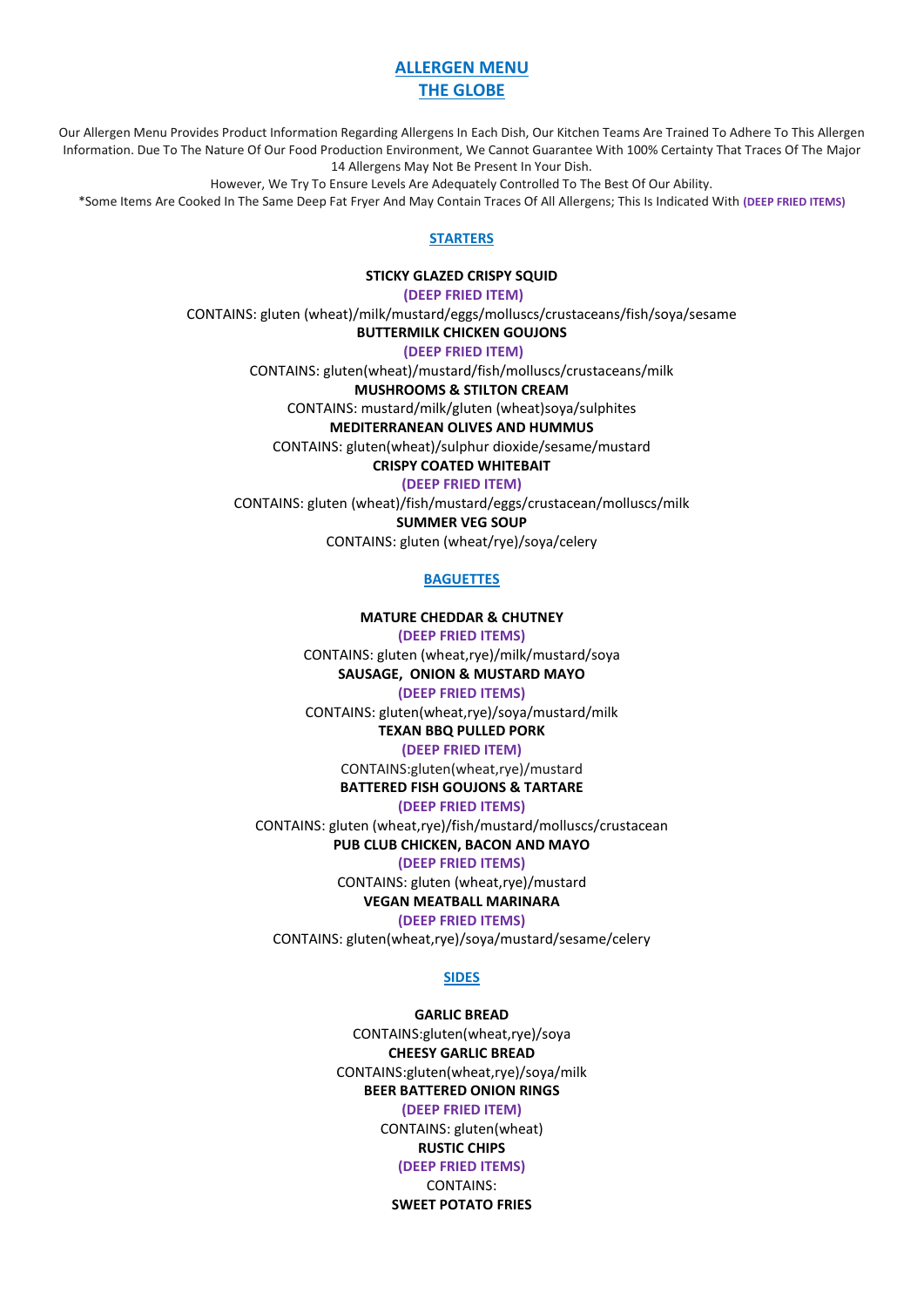#### **(DEEP FRIED ITEM)**

CONTAINS:gluten(wheat) **FRESH VEG** CONTAINS: **HOUSE SALAD** CONTAINS:gluten(wheat)mustard **PEPPERCORN OR BLUE CHEESE SAUCE** CONTAINS:milk/sulphur dioxide

#### **MAINS**

**PEQUIN FIRECRACKER BEAN CHILLI** CONTAINS:gluten(wheat)/celery/mustard/milk/soya/sulphites **SOUTHERN SOUL BEEF CHILLI CON CARNE** CONTAINS: celery/milk/gluten(wheat)/mustard/sulphur **GREAT BRITISH FISH & CHIPS (DEEP FRIED ITEMS)** CONTAINS:gluten(wheat)/fish/eggs/mustard/molluscs/crustacean **BREADED WHOLETAIL SCAMPI (DEEP FRIED ITEMS)** CONTAINS:gluten(wheat)/fish/egg/mustard/crustacean/mollusc **HONEY GLAZED GAMMON AND EGG (DEEP FRIED ITEM)** CONTAINS: gluten(wheat)/mustard/egg/sulphur **WOODLAND MUSHROOM, CHICKEN & BABY SPINACH** CONTAINS: sulphur/celery/milk **HARISSA & COCONUT TAGINE** CONTAINS: gluten(wheat)/mustard/celery/sulphur **SLOW COOKED BELLY PORK** CONTAINS: gluten(wheat)/sulphites/celery **LINCOLNSHIRE SAUSAGE AND MASH** CONTAINS: gluten(wheat)/milk/sulphur **STEAK & ALE PIE (DEEP FRIED ITEMS)** CONTAINS: gluten(wheat)/egg/celery/sulphur **CHICKEN & HAM PIE (DEEP FRIED ITEMS)**

CONTAINS:gluten(wheat)/egg/milk/celery/sulphur **8oz CHARGRILLED RIBEYE STEAK (DEEP FRIED ITEMS)**

CONTAINS: gluten(wheat)/mustard/sulphur

#### **BURGERS**

#### **RAINBOW BURGER**

**(DEEP FRIED ITEMS)** CONTAINS: gluten(wheat)/milk/mustard/egg/soya/nuts

#### **HUNTERS CHICKEN**

**(DEEP FRIED ITEMS)** CONTAINS: gluten(wheat)/milk/mustard/egg/soya/nuts

# **SPINACH FALAFEL**

**(DEEP FRIED ITEMS)**

CONTAINS: gluten(wheat)/milk/mustard/sesame/egg/soya/nuts

#### **MOVING MOUNTAINS**

## **(DEEP FRIED ITEMS)**

CONTAINS: gluten(wheat)/mustard/soya/milk/sulphites/sesame/nuts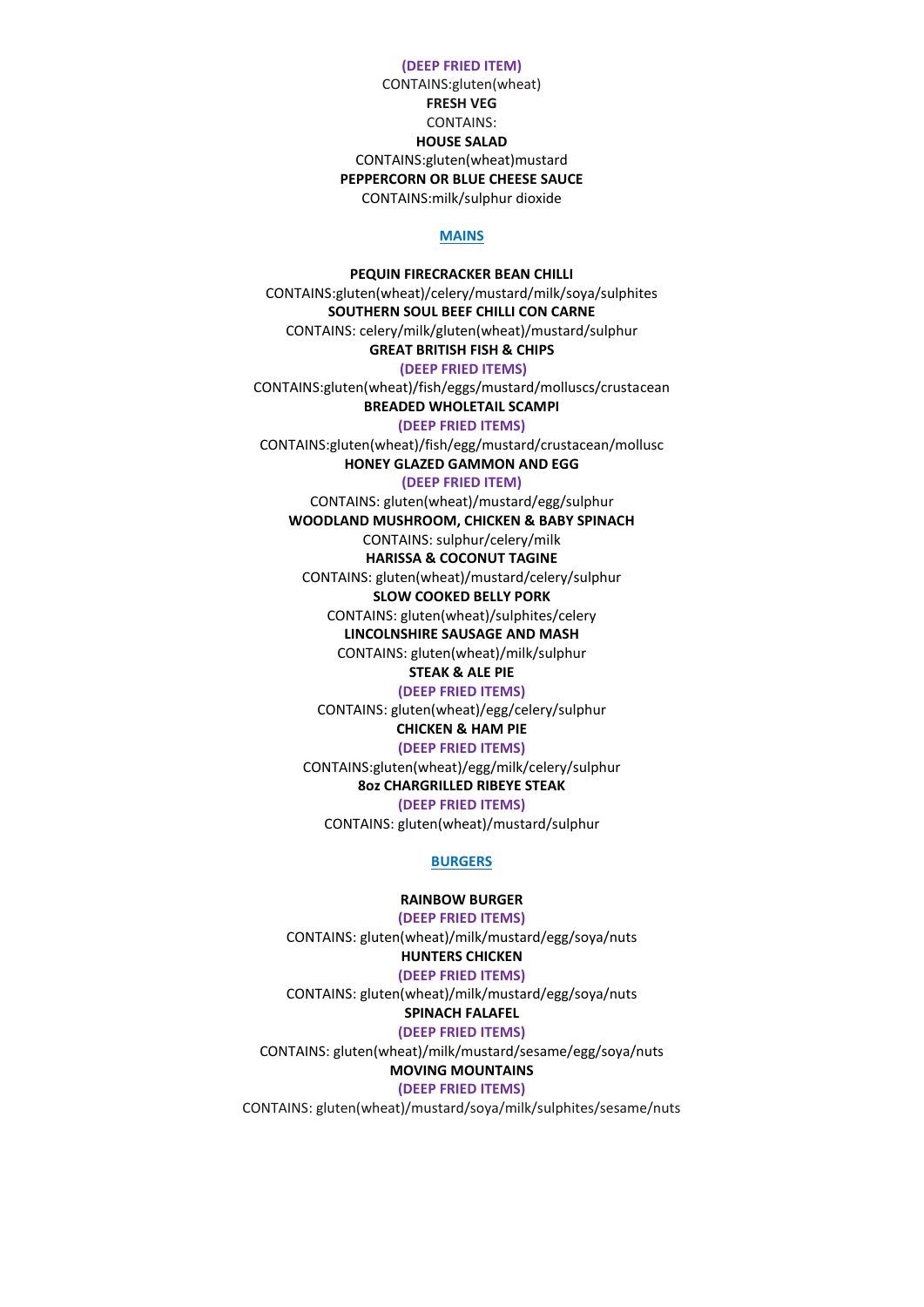#### **BURRITOS**

# **SOUTHERN SOUL BEEF CHILLI**

**(DEEP FRIED ITEMS)**

CONTAINS: gluten(wheat)/milk/mustard/celery/sulphur

**CHIPOTLE CHICKEN & BACON**

**(DEEP FRIED ITEMS)**

CONTAINS: gluten(wheat)/milk/mustard/celery/sulphur

**FIRECRACKER BEAN CHILLI (DEEP FRIED ITEMS)**

CONTAINS: gluten(wheat)/milk/mustard/celery/sulphites/lupin

**TEXAN PULLED PORK**

**(DEEP FRIED ITEMS)**

CONTAINS: gluten(wheat)/mustard/milk

#### **SALADS**

**CAESAR** CONTAINS: gluten(wheat,rye.barley)/celery/fish/eggs/milk/mustard/soya/sulphur **THE GREEK** CONTAINS: milk **HERITAGE TOMATO & MOZZERELLA**

CONTAINS: celery/egg traces/pine nut and nut traces/sesame traces/milk/mustard/soya

#### **LOADED FRIES**

# **CHIPOTLE CHICKEN**

**(DEEP FRIED ITEM)** CONTAINS:gluten(wheat)/egg/milk/mustard/shulphur **BBQ PULLED PORK (DEEP FRIED ITEM)** CONTAINS: gluten(wheat)/milk/mustard/sulphur **CHEESY CHIPS AND DIPS (DEEP FRIED ITEM)** CONTAINS: gluten(wheat)/milk/egg/mustard **CHIPS AND DIPS**

#### **(DEEP FRIED ITEM)**

CONTAINS:gluten(wheat)/milk/egg/mustard

#### **LOADED NACHOS**

#### **NACHOS AND CHEESE**

CONTAINS:milk/sulphur **SOUTHERN SOUL BEEF CHILLI** CONTAINS:gluten traces(wheat)/celery/milk/sulphur **TEXAN BBQ PORK** CONTAINS:celery/milk/mustard/sulphur **PEQUIN FIRECRACKER CHILLI** CONTAINS:gluten traces(wheat)/milk/sulphur

#### **DESSERTS**

**COOKIE DOUGH BROWNIE** CONTAINS: gluten(wheat)/soya **STICKY TOFFEE PUDDING** CONTAINS:gluten(wheat,rye,barley)/egg/milk//sulphites/lupin/sesame **NEW YORK CHEESECAKE** CONTAINS: gluten(wheat)/milk/sulphur **SORBET SELECTION** CONTAINS: